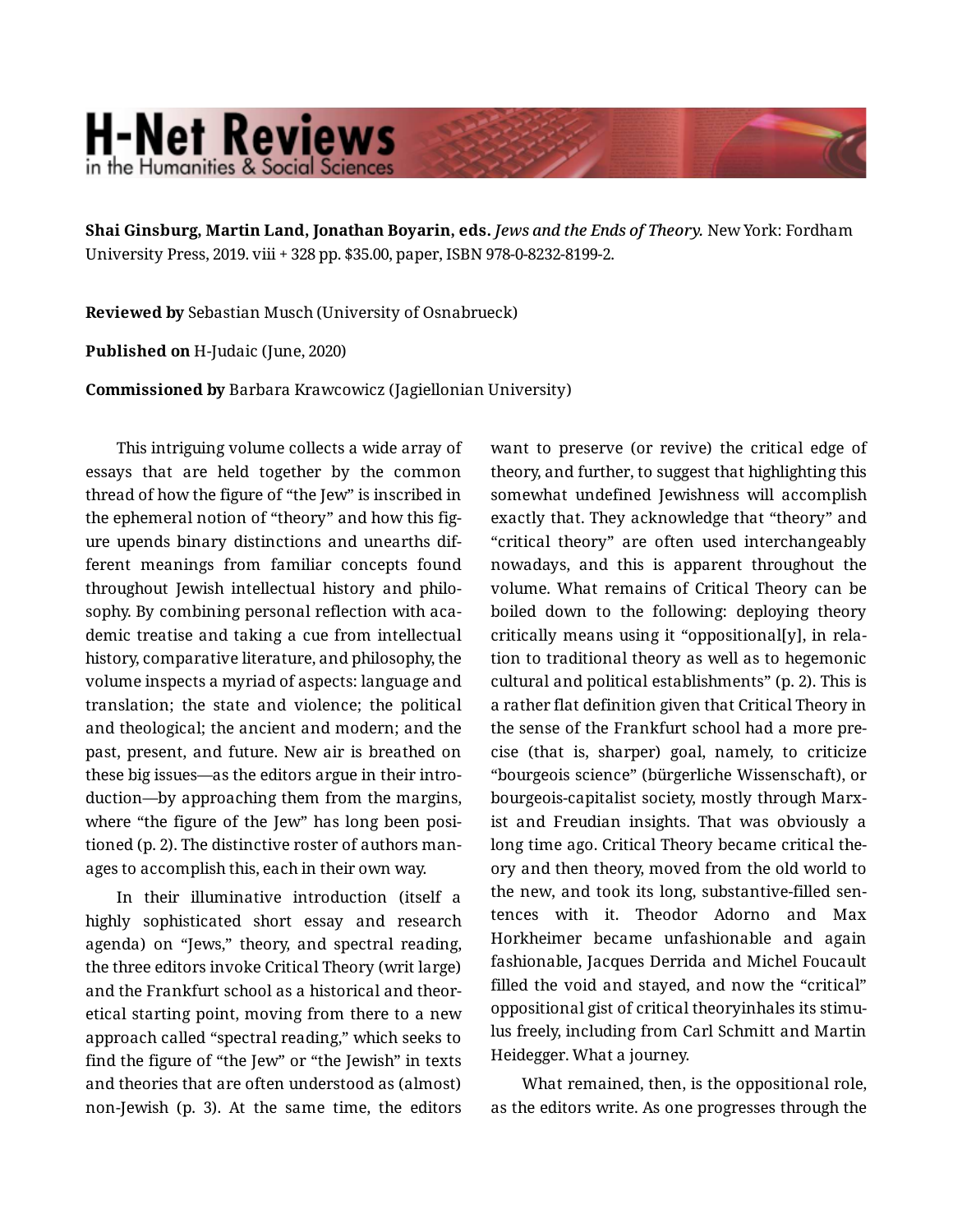volume, it is notable that the essays contained within are so diverse in form and content that their ascribed oppositional role varies immensely (which certainly makes for a very refreshing and exciting read because one never knows what to ex‐ pect from the next chapter). Theory along its journey has lost its contours, but it has also diversified and not necessarily to its creative disadvantages. These essays certainly succeed in raising import‐ ant theoretical issues; even so, the search for a common denominator is a bit more difficult. In ad‐ dition to the one the editors suggest (spectral read‐ ing), I would like to offer my own suggestion, which I take from one of the essays in this volume. Before that, I want to review, in quick succession, the es‐ says contained herein, which speak to many differ‐ ent audiences and therefore deserve individual mentions.

Fittingly, the volume begins with an essay on the Jewish roots of the Frankfurt school. Martin Jay's enthralling essay on the intellectual develop‐ ment of Leo Lowenthal assesses his role in the Wei‐ mar Jewish Renaissance. From his affiliation with the circle around Rabbi Nehemia Anton Nobel, a towering yet somehow idiosyncratic figure who at‐ tracted many followers before his early death in 1922, to his ventures into Zionism and psychoana‐ lysis, and ultimately to his membership in the In‐ stitute for Social Research, the institutional vehicle of the Frankfurt school, Jay follows Lowenthal's "Jewish impulses" to argue for his inclusion into (or against his exclusion from) a secular Jewish tradition that Jay connects to the historical found‐ ation of Critical Theory (p. 37).

Next is Yehouda Shenhav's essay, which offers a meditation on the Palestinian Nakba and the ex‐ pulsion of Jews from Arab countries after 1948. It is a poignant and personal essay that raises many questions around language (Hebrew and Arabic), translation, and sovereignty, forcefully arguing against the suppression of Arabic and Arabic-Jew‐ ish culture and language in Israeli discourse. In his piece, "The End of Ladino," Andrew Bush follows Derrida (or more precisely, the potential of a foot‐ note in Derrida's *Le Monolinguisme de l'autre* from 1996) toward a critique of—what he calls—the "Ashkenazi-centric articulation of Jewish places and the place of Jews" and pushes for awareness of the continuity of the Sephardic experience and Ladino as a language of choice in intellectual his‐ tory and philosophy (p. 68).

Sarah Hammerschlag reassess the relation‐ ship between Emmanuel Levinas and Derrida along the lines of two anecdotes, which contrast their respective relationship to Judaism. This tri‐ angle of Levinas-Judaism-Derrida is held together and disrupted by irony. Irony, with its oscillation between fidelity and betrayal, was used by Levinas and Derrida in opposite ways: by Levinas as a tool for communal cohesion and by Derrida to escape from communal grip. Through this juxtaposition of their respective usage of irony, Hammerschlag re‐ values Levinas's and Derrida's role as Jewish intel‐ lectuals and their respective view of Judaism.

Sergey Dolgopolski invokes in his essay Carl Schmitt, Philippe Lacoue-Labarthe, Hannah Aren‐ dt, Martin Heidegger, and the Babylonian Talmud (among others) to investigate the representation of the figure of "the Jew" in the "human being," thus the *representation of the representation* (a no‐ tion taken from Schmitt). Dolgopolski counters this representation with the Talmudic notion of the refutation of the refutation. The result is a wide-ranging inquiry into a counter-genealogy of the political. Jay Geller also investigates a figure, namely, that of "the Jew," as an animal. Via Der‐ rida, providing the theoretical foundation, and Franz Kafka's *Die Verwandlung* (1915) and *Ein Bericht für eine Akademie* (1917)—both explora‐ tions of the practical ramifications of this figure— Geller uses the human-(nonhuman) animal divide to illuminate the Jewish-Gentile divide in nine‐ teenth- and twentieth-century central Europe and focuses on the identification of a Jewish minority, in a Gentile majoritarian society, as animals (that is, nonhumans) and, through animals, as different.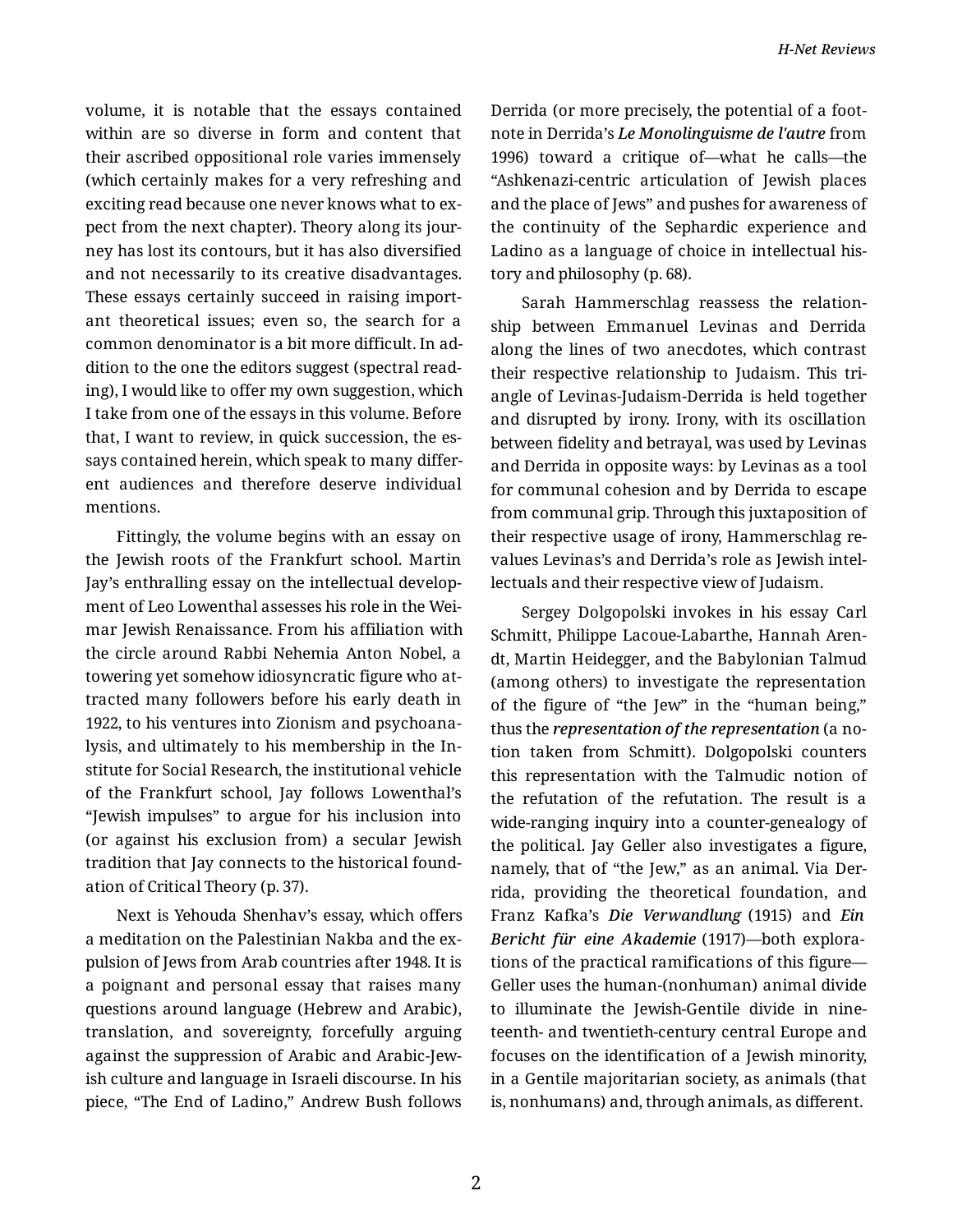Svetlana Boym's essay examines the lives of Victor Shklovsky and Osip Mandelshtam, brand‐ ing them as offshoots of the off-modern tradition, a zigzag between political and artistic engagement, in which theory and praxis mix, in which familiar isms are rejected in favor of a free way of thinking and acting. Arendt's notion of "passionate think‐ ing" is invoked to describe the off-modern style, which borrows freely from wherever its passion takes it, unfazed by the demands of systematic considerations and the beguiling security of in‐ ternal coherence. In his fascinating contribution, James I. Porter examines Erich Auerbach's Jewish philology, which traces the journey of historical thinking in the West from the Binding of Isaac, to Dante, and to modernity and the secularization process, thus arguing for the continuing relevance of the Hebrew Bible for our way of thinking.

Hannan Hever revisits the debate between Gershon Scholem and Martin Buber about Hasid‐ ism (and Kabbala and Sabbateanism) by looking at their views on Jewish sovereignty and Zionism as a clash between a covert Schmittian (Scholem) and an anti-Schmittian (Buber). This allows Hever to link their respective views of the State of Israel to their dispute about Hasidism and to lay bare how behind this scholarly discussion lurked politic‐ al stakes that even Buber and Scholem could only understand in hindsight. Martin Land, in the con‐ tribution most directly addressing the theme of the volume, investigates the link between theory and the figure of "the Jew" and the reasons why it has weakened in recent decades; his answer to this question lies in the move of the Jewish minority from the margins to the center of society. He ends his meandering essay with a passionate call for the relevance of Critical Theory and the Frankfurt school.

The volume closes with Elliot R. Wolfson's dense essay on what it means to think about the beginning and the end. In his philosophical exposi‐ tions, Wolfson draws a parallel between "Jewish apocalypticism" and Heidegger's understanding of temporality and finds these parallels corroborated —"ironically," Wolfson writes—in Heidegger's no‐ torious rectoral address *Die Selbstbehauptung der deutschen Universität* from 1933, in which he charged the German academy with leading the German Volk toward its national socialist destiny (p. 304). Those of you who find this unnecessarily provocative should take a look at Wolfson's *The Duplicity of Philosophy's Shadow: Heidegger, Nazism, and the Jewish Othe*r (2018), especially chapter 1, and *Heidegger and Kabbalah: Hidden Gnosis and the Path of Poiesis* (2019), especially chapter 5, for more contextualization of this unset‐ tling juxtaposition.[1]

These short remarks hardly do justice to these essays that are, in most cases, part of larger pro‐ jects that have occupied the authors' minds for several years. The essays are objects of intense per‐ sonal preoccupation and, also, intellectual passion, which brings me to my last point. As I men‐ tioned, in their introduction the editors describe the connection between the essays included in the book and an approach called "spectral reading," certainly a neglected dimension worth pursuing. However, I would argue that the essays—as creat‐ ive and well written as they may be—are connec‐ ted by an additional notion, one that is brought up not in the introduction but in the essay by Boym. Boym's invocation of Arendt's idea of "passionate thinking," a style of thought that "mediates between philosophy and experience, judging and acting," is also a superb commentary on all of these essays (p. 164). The prevalence of anecdotes, jokes, personal narratives, and philosophical mus‐ ings, which often serve as starting points for in‐ quiries into theoretical questions, underscores the drive that guides their authors. As this volume ar‐ gues, the critical aspect of theory is defined not by approach, method, or theoretical fidelity, but by its opposition against. Against what? As one could suspect, and as the authors demonstrate, the an‐ swer to this question is most often rooted in one's own personal passion.